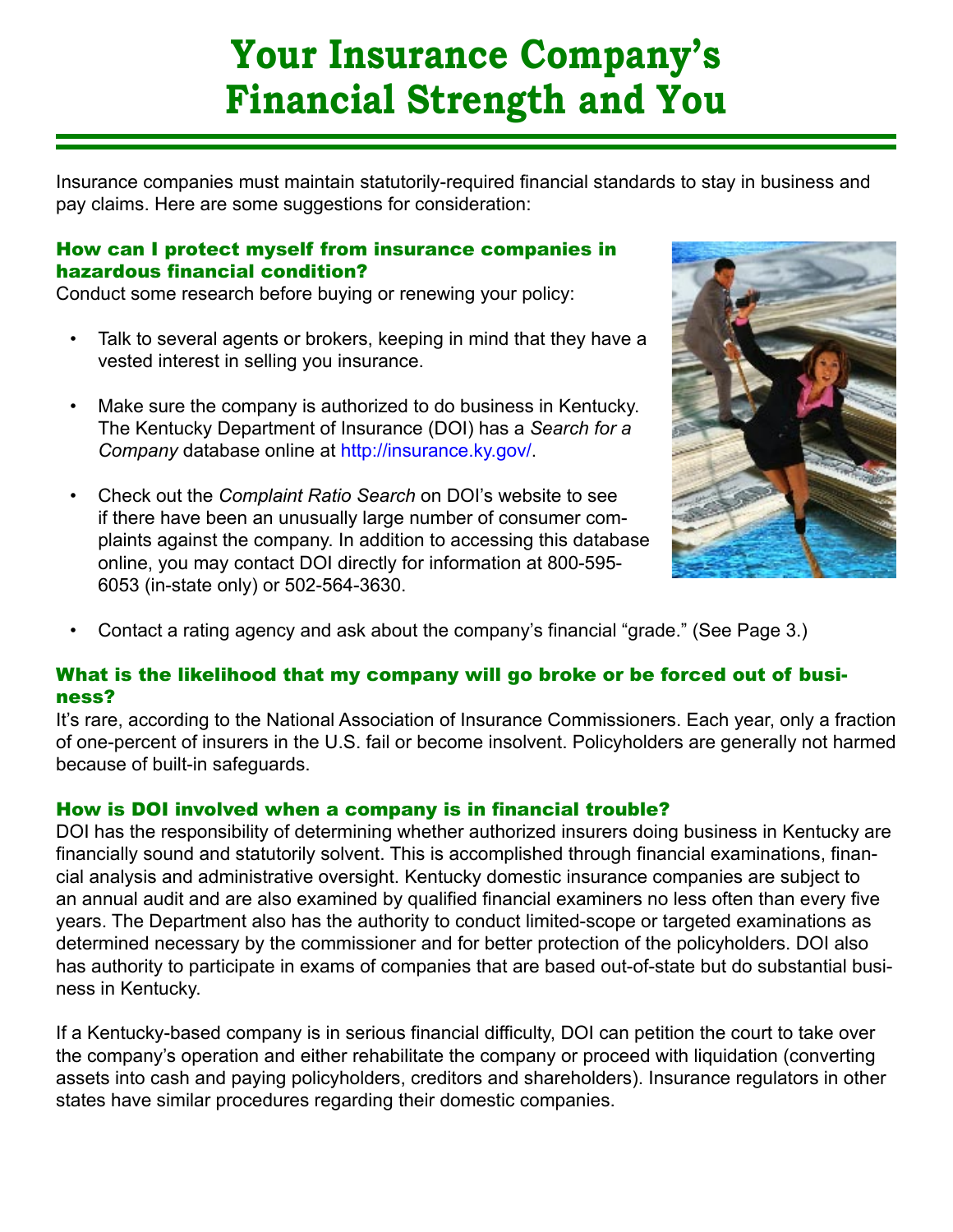## How will I be notified if my company is in trouble?

You should receive a letter from the company or DOI if the state has seized a Kentuckybased company and placed it in rehabilitation or liquidation. If your company is based outof-state, the appropriate guaranty association or the company's liquidator will notify you.

#### Who pays claims if my company doesn't have the money? What protections do I have?

Guaranty funds serve as safety nets to protect insurance consumers from financial loss when a company becomes insolvent. Money for a guaranty fund is generated through assessments from companies doing business in a state. There are separate funds for different insurance lines. You may contact these funds to see if your policy is protected. The two Kentucky funds are:

- *Kentucky Life and Health Insurance Guaranty Association* (Life/Health Fund), 4010 Dupont Circle, Suite 232, Louisville, KY 40207; 502-895-5915, Fax 502-895-6543. This fund covers life and health insurance, annuities and supplemental contracts with some exceptions. Policies written by a health maintenance organization (HMO) don't have guaranty fund protection. *•*
- *Kentucky Insurance Guaranty Association* (Property/Casualty Fund), 10605 Shelbyville Road, Suite 605, Louisville KY 40223; 502-327-0819, Fax 502-327-0859. This fund covers all direct property and casualty insurance. *•*

#### How do I file a claim?

Claims should be filed with the appropriate guaranty fund. Pay close attention to any filing deadlines mentioned in the letter from the association or the liquidation office of the insolvent carrier. You must comply with these deadlines to preserve your rights.

# Will my claims be paid in full?

State law places a limit on how much a guaranty fund must pay to a person presenting a claim to an insolvent insurer. These limits vary depending on the type of insurance product. The limits in Kentucky are:

#### **Life/Health Fund**

Death benefits - \$300,000 Net cash surrender/withdrawal value for a life policy - \$100,000 Annuity benefits - \$250,000 Disability - \$300,000 Long-term care - \$300,000 Basic hospital, medical and surgical; or major medical - \$500,000 All other health benefits - \$100,000

#### **Property/Casualty Fund**

All claims covered up to \$300,000, except workers' compensation. There is no cap on workers' compensation.

#### Since my health insurance coverage with an HMO is not covered by a guaranty fund, what protections do I have?

Most HMO contracts have a "hold harmless" provision that requires contracted doctors, hospitals and other providers to only collect amounts for co-payments, coinsurance and deductible amounts from you. These providers cannot collect unpaid claims that should have been paid by the HMO.